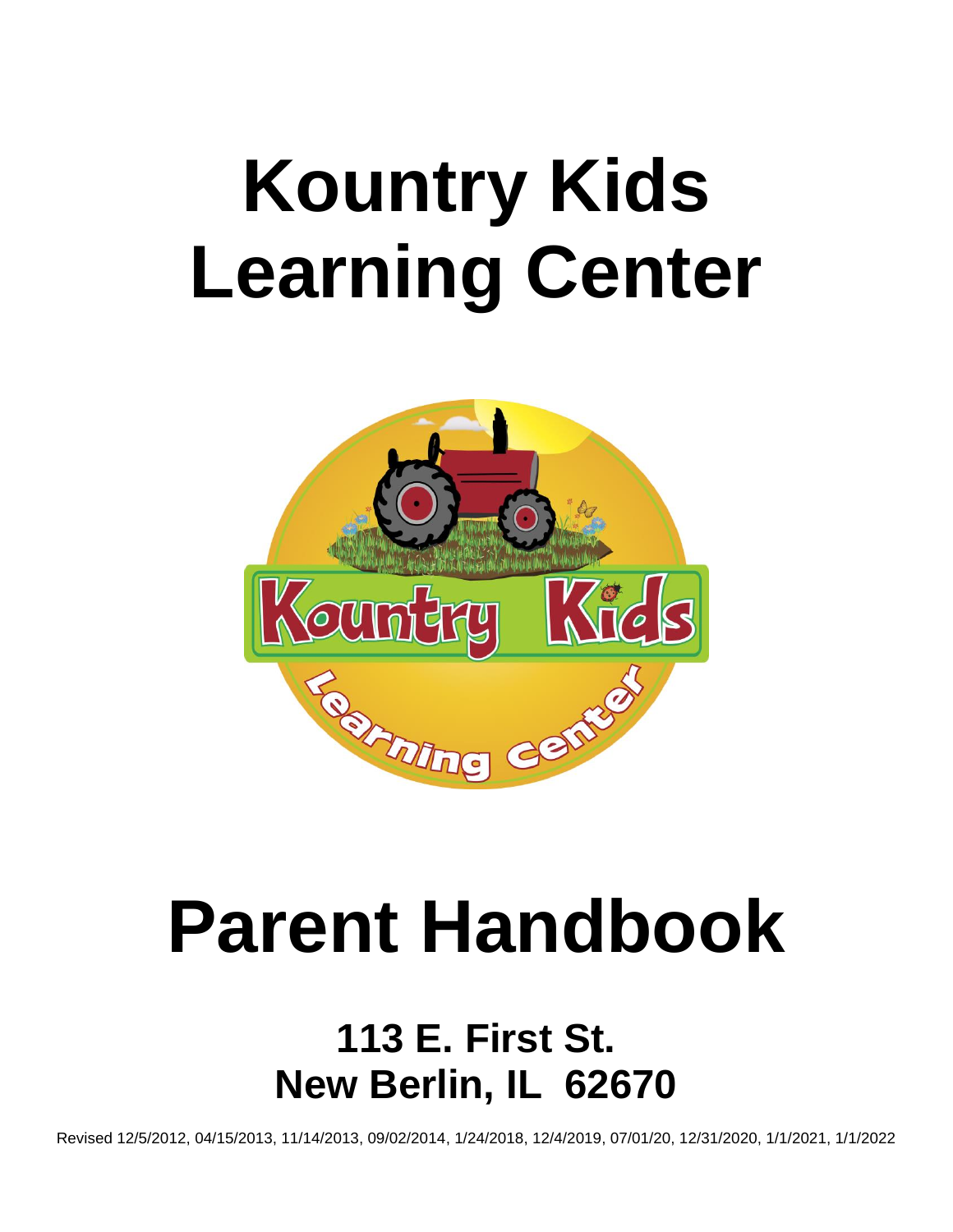## **Table of Contents**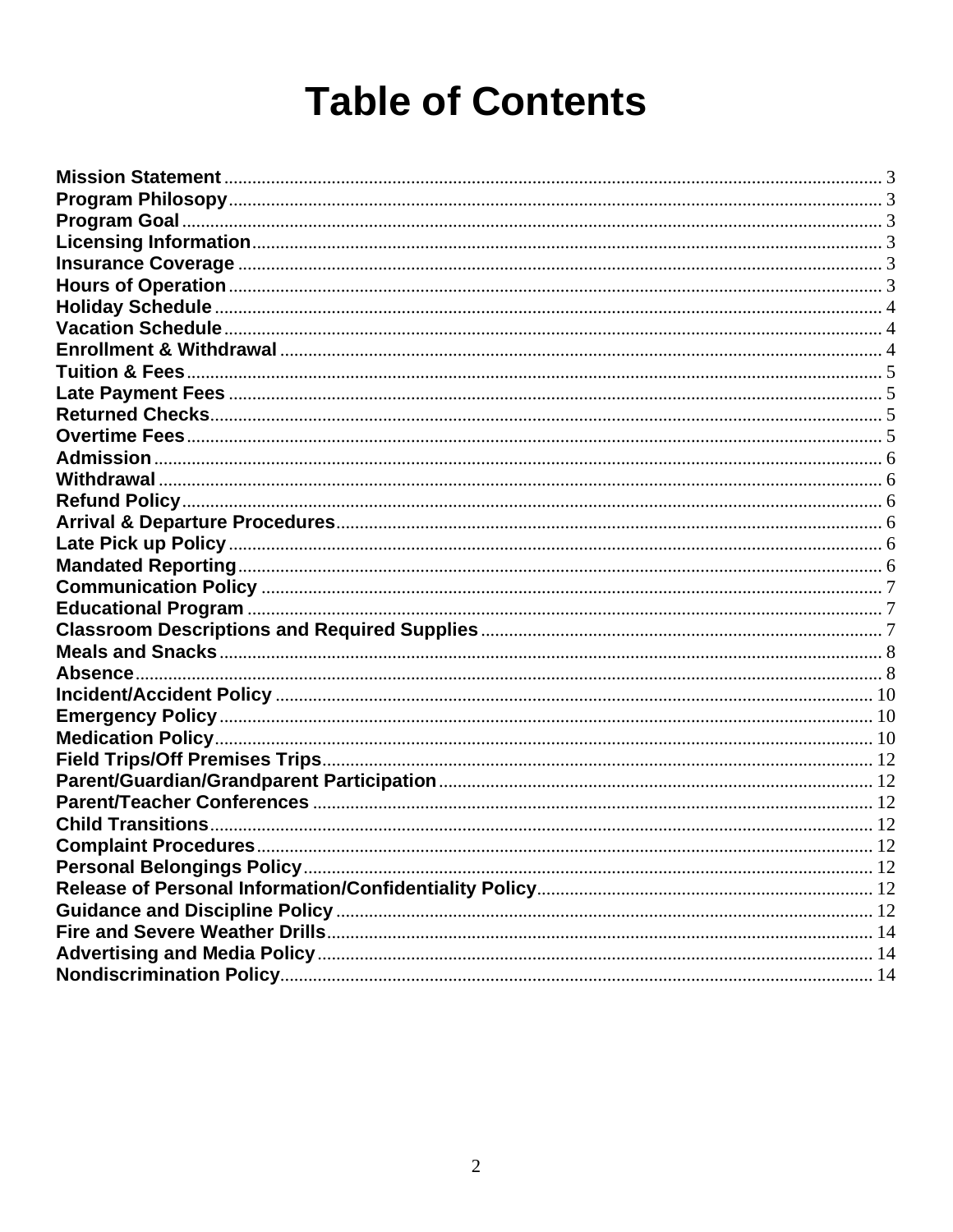## **Contact Information**

Kountry Kids Learning Center is located at 113 E. First Street, New Berlin, IL 62670. Owned and operated by Kris and Stephanie Neuman. Office phone: (217)488-2273 Email: kklcberlin@gmail.com

#### <span id="page-2-0"></span>**Mission Statement**

To provide quality care for children ages 6 weeks through 12 years. To help each child develop in an age-appropriate environment. To provide a strong learning environment.

#### **Program Philosophy**

Kountry Kids Learning Center's program philosophy is based on meeting the developmental needs of children. The daily activities provide children experiences that enrich and enhance each child's cognitive, language, social, emotional, physical, and creative development. The children will be given opportunities to create, explore the environment, learn problem-solving and personal interaction skills, and learn concepts through first-hand experiences. Children develop a positive self-concept through a balance of child and teacher directed activities. Staff serve as positive role models, and provide care that is supportive, nurturing, warm, and responsive to each child's individual needs. We respect families as the primary and most important providers of care and nurturing. We believe parents and teachers are partners in children's care and education.

## <span id="page-2-1"></span>**Program Goal**

Kountry Kids Learning Center strives to set a standard of excellence in early childhood education by providing high quality care and education in a family-oriented environment. KKLC will help build a foundation for our children to be successful in all aspects of life.

## <span id="page-2-2"></span>**Licensing Information**

Kountry Kids Learning Center is licensed by the Illinois Department of Children and Family Services (DCFS). The license number is 480211. The license is posted in a visible location in the office at all times. DCFS inspects Kountry Kids Learning Center periodically and unannounced to ensure that all requirements are met by the State of Illinois.

#### <span id="page-2-3"></span>**Insurance Coverage**

We carry comprehensive general liability insurance along with accident / medical coverage for the children and employees.

## <span id="page-2-4"></span>**Hours of Operation**

Kountry Kids Learning Center will be open Monday thru Friday from 6:30 a.m. to 5:45 p.m. except where holidays apply. (See Holiday Schedule Policy) KKLC is licensed to offer random night hours to accommodate parents and special events. Notice will be given and a sign up will be available to assure proper staffing.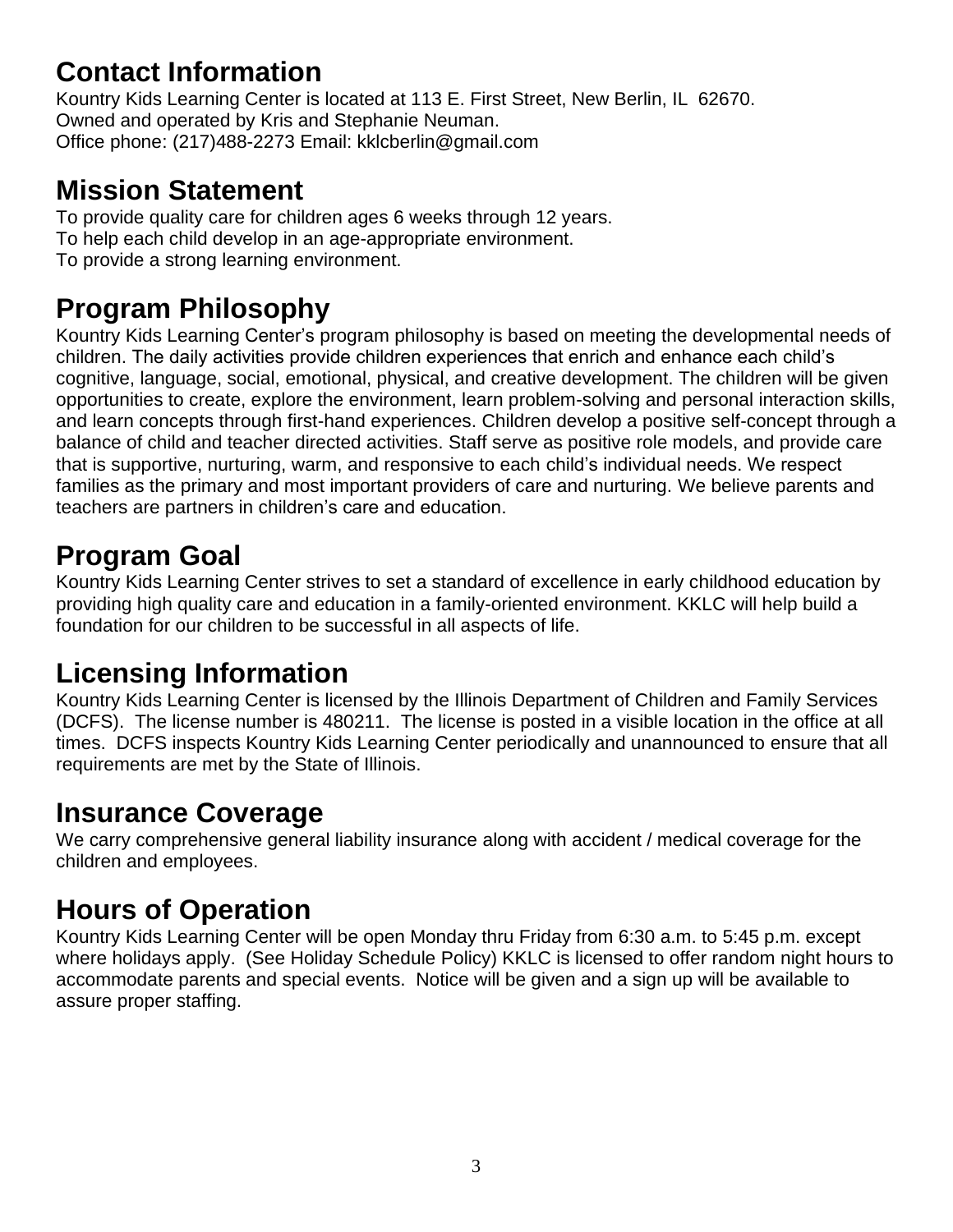## <span id="page-3-0"></span>**Holiday Schedule**

The center is closed in observance of the following major holidays each year:

New Year's Day **Veteran's Day** President's Day **Thanksgiving Day** Fourth of July Week Christmas Eve Labor Day Christmas

Memorial Day **Day Access Memorial Day** Day after Thanksgiving

We will close early on New Year's Eve to provide the opportunity for our staff to enjoy time with their family.

If any holiday falls on a weekend day (Saturday or Sunday), the holiday will be observed on the previous Friday or following Monday. Notice will be posted. Normal full-time rates will apply to weeks that include these holidays, although the center will be closed.

#### **Vacation Schedule**

Kountry Kids Learning Center will be closed the week of July 4<sup>th</sup> each year. This week is to provide vacation time for our employees. Parents will not be billed for this week. Parents are responsible for providing childcare this week.

One week's vacation time will be given to each full-time child at half (50%) of the regular weekly rate for a consecutive 5 day period. Children are not eligible for this vacation until they have been in attendance for one year. Notice must be given to the center in writing at least two weeks in advance. This vacation carries no cash value. Children cannot be in attendance at the center during this week.

#### <span id="page-3-1"></span>**Enrollment & Withdrawal**

Kountry Kids Learning Center enrolls children from six (6) weeks through 12 years or age.

Parents can apply for enrollment of their child(ren) in Kountry Kids Learning Center by completing the following:

- 1) Filling out an Application for Admittance
- 2) Paying a \$35 Non-refundable Registration Fee

3) Completing and updating all medical/immunization records required. The Department of Child and Family Services require the following information to be on file **before** a child can be enrolled. Medical form with immunization record dated less than six months prior to the child's enrollment, or waiver. A tuberculin skin test is to be included in the initial exam unless waived, in writing, by a physician. Any child ages one to six entering a childcare facility must have either a lead risk assessment or a lead test.

- 4) Filling out all required consent forms.
- 5) Must provide a certified copy of the child's birth certificate within 30 days of enrollment.
- 6) Paying the first weeks Tuition (see Tuition & Fees Policy for rates)
- 7) Any other item requested by Administration

The Registration fee is an annual administrative fee that must be paid upon each enrollment anniversary of your child(ren). The Registration fee is not meant to guarantee placement.

An application for enrollment is not contingent until the completed application and registration fee have been turned in.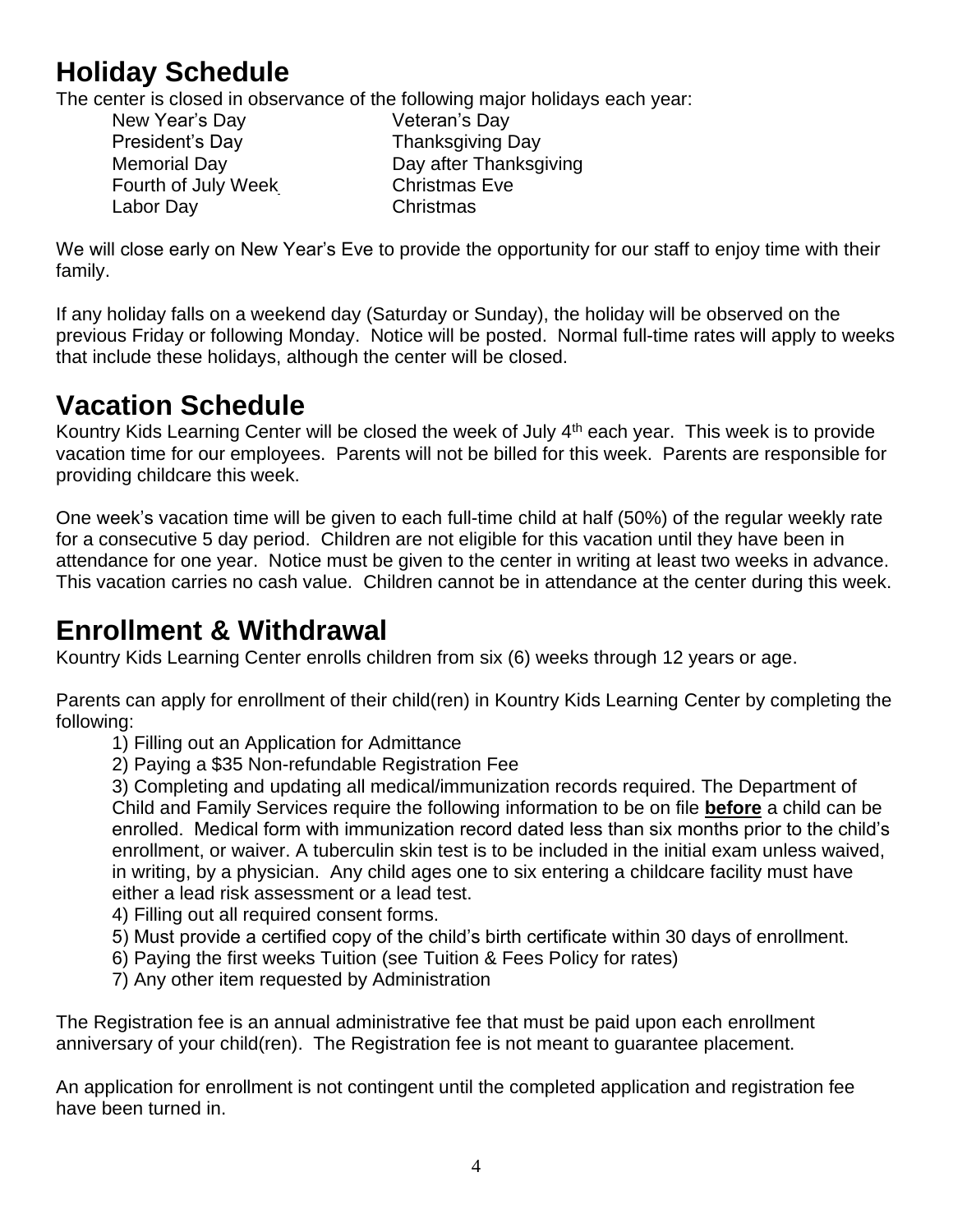Kountry Kids Learning Center reserves the right to refuse admission to any child at any time with or without cause.

#### <span id="page-4-0"></span>**Tuition & Fees**

Private pay tuition fees are due on the last business day prior to the week of care. Should Friday be a holiday, or you are absent on Friday, the weekly payment is due on the first day of attendance the following week. Late fees will be charged if payment is not received by the end of the first day of the week, generally Monday. In the event the center is closed due to acts of nature (such as tornados, snow, power outage, etc.), full weekly payment is due. **Tuitions not paid in full regardless of attendance will be considered a cancellation of contract and your child(ren)'s spot will not be guaranteed.**

**Full Time Rates** (as of 1/1/2022)- Full time is more than 3 days a week.

| 6 weeks-15 months    | \$245.00 per week                                            |
|----------------------|--------------------------------------------------------------|
| 15 months-24 months  | \$235.00 per week                                            |
| 2 years              | \$225.00 per week                                            |
| 3 years              | \$215.00 per week                                            |
| 4 years-Kindergarten | \$205.00 per week                                            |
| School Age           | \$110.00 per week                                            |
|                      | **Before Noon Early Dismissal: \$10/day if the child attends |
|                      | ** After Noon Early Dismissal: \$5/day if the child attends  |
|                      | **No School Days: \$15/day if the child attends              |
|                      | \$185.00 per week for Holidays and summer break              |
|                      |                                                              |

An Activity Fee of \$185 per child must be paid at the beginning of Summer Camp in addition to Tuition. This Activity Fee covers activity fees for all the events and places we attend all summer.

Childcare Assisted Program (CCAP) families are expected to keep their balance paid in full by the end of the month for which the billing occurs. Any balance due after the last day of the month will be subject to a Late Payment Fee and children will not be allowed to attend until the account is paid in full including Late Payment Fees.

**Night Care Rates**- Night care may be offered periodically.

#### <span id="page-4-1"></span>**Late Payment Fees**

Payments that are late will be charged an additional \$25.

#### <span id="page-4-2"></span>**Returned Checks**

There is a \$25 fee on all returned checks. The NSF check must be redeemed with cash within one day of the NSF notice. After two NSF checks, cash will be required, or other options may be discussed with administration.

#### <span id="page-4-3"></span>**Overtime Fees**

There is a \$10 charge per child per ten minutes late of any portion thereof. Late is defined as anytime after the posted closing time (5:45pm.)

Example: Arrive at the center at 5:46pm - \$10.00 late fee per child Arrive at the center at 5:56pm - \$20.00 late fee per child

\*\*\*\*Rates are subject to change at any time. Written notice will be given.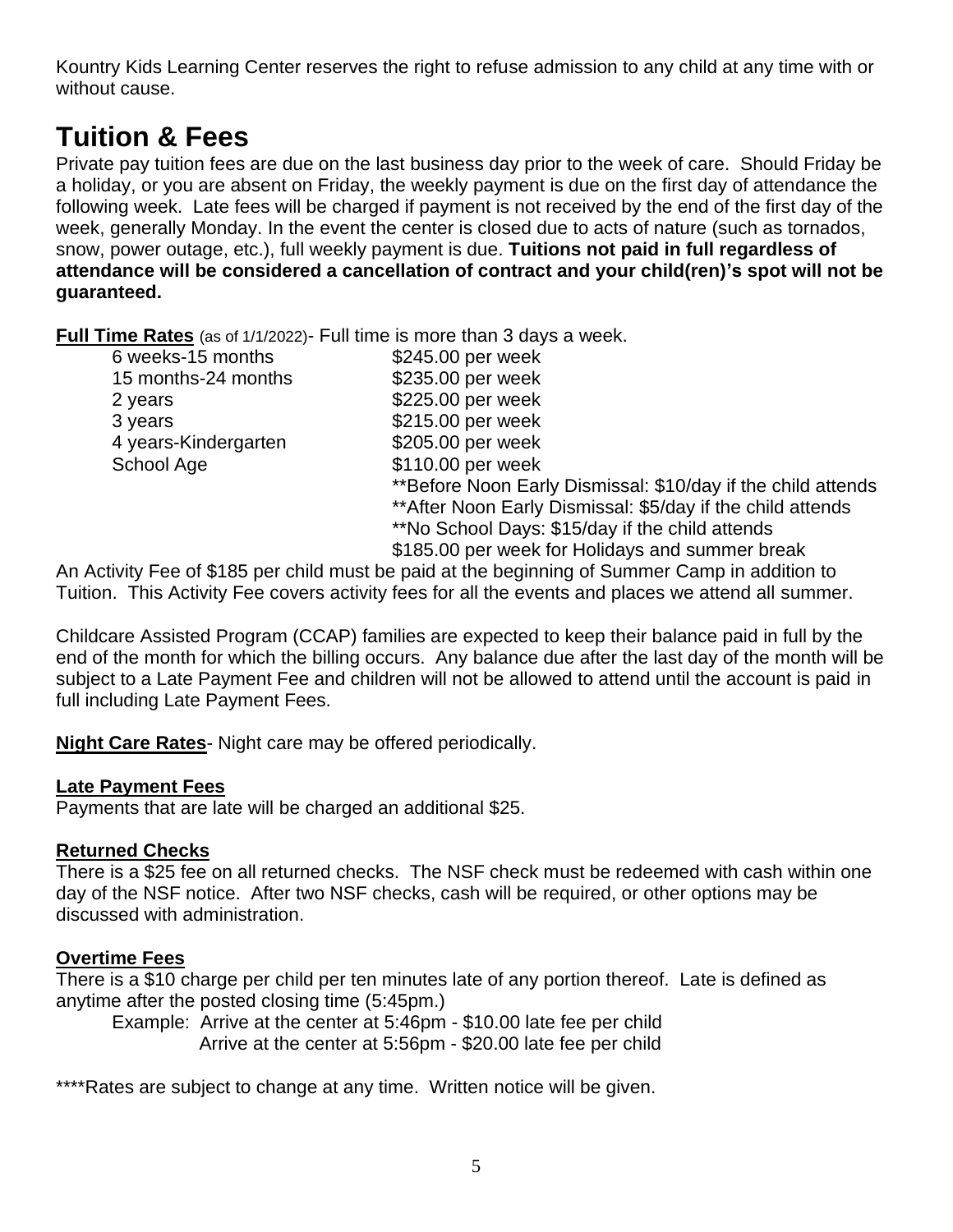#### <span id="page-5-0"></span>**Admission**

Kountry Kids Learning Center reserves the right to refuse admission to any child at any time with or without cause.

#### **Withdrawal**

Two weeks written notice is required when withdrawing a child for any reason. If two weeks are not given, you will be billed for those two weeks of tuition. Re-enrollment for any reason will require an additional registration fee.

#### **Refund Policy**

<span id="page-5-1"></span>All registration fees and tuition that is paid to KKLC is non-refundable.

#### **Arrival & Departure Procedures**

Parents or authorized adults are required to drop off and pick up their child(ren). The main entrance to use will be the door on the east end of the building. Each authorized person will have an individual PIN number to use to be able to enter the center. Each child must be signed into and out of their classroom by the parent or authorized adult at the time of arrival or departure.

The parents or authorized adult picking up each child must take home all papers/information in the child's cubby each day. If there is an incident/accident report for the day, the parent or authorized adult must acknowledge and sign the report at the time of pick up. For more info on incidents/accidents see the incidents/accidents policy.

#### <span id="page-5-2"></span>**Late Pick up Policy**

Anyone picking up a child after closing time or after the child has been in attendance for more than ten (10) hours, will be charged the scheduled overtime fees as listed in the Tuition and Fees Policy. The fee is assessed per child and begins when a parent or authorized adult is just one minute late. The official time will be according to Kountry Kids Learning Center's clock located in the office. This fee is to be added to your next weekly payment and must be paid in full before your child can return to the center.

If a parent or authorized adult is late for pick up a phone call will be made to the parents, if there is no response from the parent or authorized adult the emergency contact will be called. If the child is not picked up within 30 minutes the police and/or DCFS may be contacted.

A child's care will be terminated should the child be picked up late on five (5) occurrences within a one-year period regardless of the reasons for the late pickup. It is the parent's responsibility to ensure that an authorized person is available to pick up the child on time.

#### <span id="page-5-3"></span>**Mandated Reporting**

Under the Abused and Neglected Child Reporting Act, mandated reporters are required to report and **suspicion** of abuse or neglect to the appropriate authorities. The employees at Kountry Kids Learning Center, Inc. are considered mandated reporters under this law. The employees at Kountry Kids Learning Center, Inc. are NOT required to discuss their suspicions with parents prior to reporting the matter to the appropriate authorities, nor are the required to investigate the cause of any suspicious marks, behavior, or condition prior to making a report. Under the Act, mandated reporters can be held criminally responsible if they fail to report suspected abuse or neglect. We, at Kountry Kids Learning Center, Inc. take this responsibility very seriously and will make all warranted reports to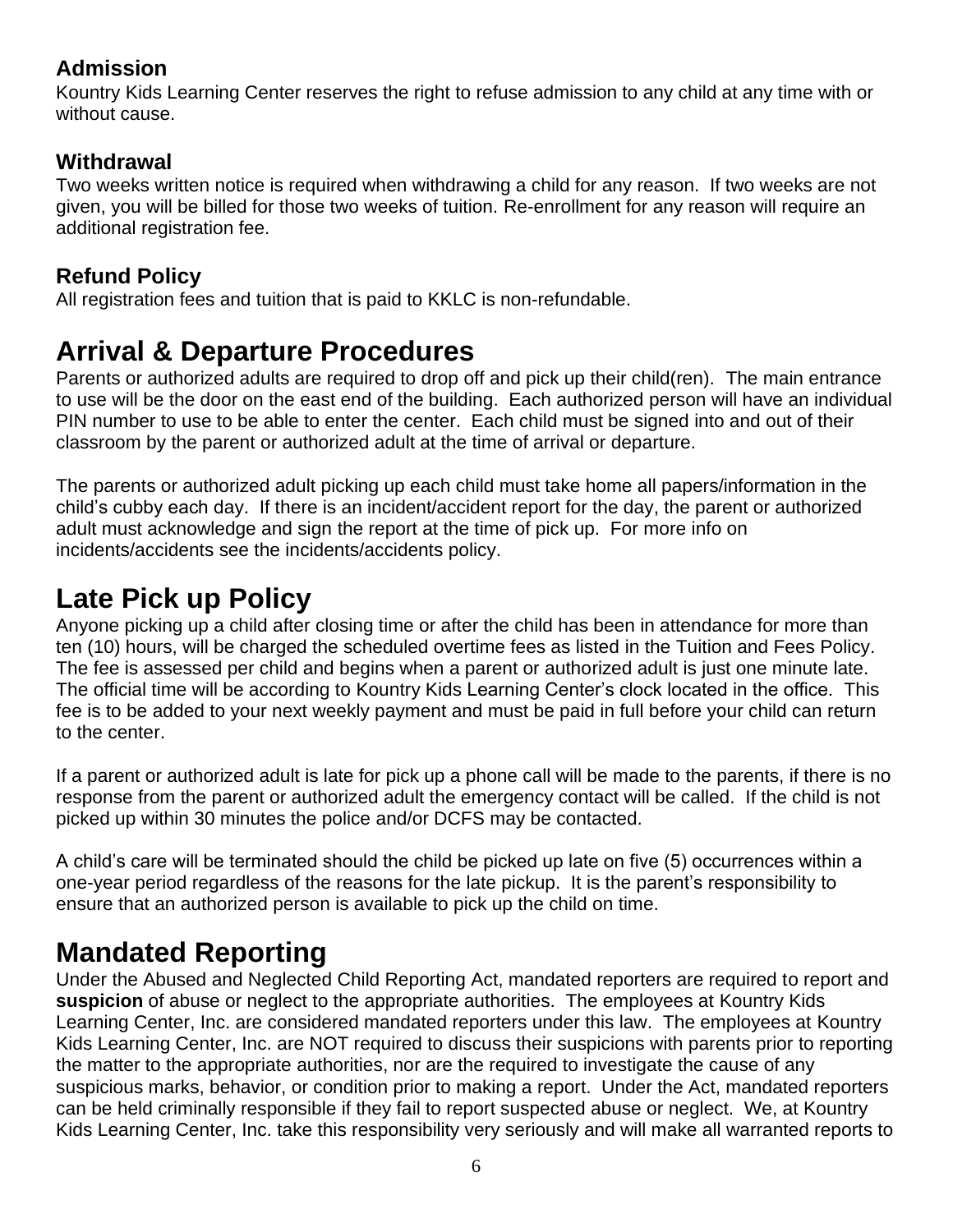the appropriate authorities. The Abused and Neglected Child Reporting Act is designed to protect the welfare and best interest of all children.

As mandated reporters, the staff of Kountry Kids Learning Center, Inc. can not be held liable for reports made to Child Protective Services which are determined to be unfounded, provided the report was made in "good faith".

Cause for reporting suspected child abuse or neglect include, but are not limited to:

- Unusual bruising, marks, or cuts on the child's body
- Severe verbal reprimands
- Improper clothing relating to size, cleanliness, season
- Transporting a child without an appropriate child restraint (i.e., car seats, seat belts, etc.)
- Dropping off or picking up a child while under the influence of illegal drugs or alcohol
- Leaving a child unattended for any amount of time
- Failure to attend to the special needs of a disabled child
- Sending a sick child to school over medicated to hide symptoms, which would typically require the child to be kept home until symptoms subside
- Children who exhibit behavior consistent with an abusive situation

## <span id="page-6-0"></span>**Communication Policy**

Each class will be sending home monthly newsletters to keep parents informed of the activities taking place. Verbal communication with staff is encouraged daily at arrival and departure.

## <span id="page-6-1"></span>**Educational Program**

Kountry Kids Learning Center, Inc. utilizes Creative Curriculum. All lesson plans are aligned with the Illinois Early Learning and Development Standards. Each classroom will provide a structured yet flexible and balanced daily schedule. The curriculum is geared toward the developmental level and interests of the class and individualized for each child. Lessons will address physical, cognitive, emotional, and social development. KKLC administers an annual developmental screening of each child, as well as a complete screening within 60 days of a child's entrance into the program.

## <span id="page-6-2"></span>**Classroom Descriptions and Required Supplies**

#### **Infants**

An infant must be at least 6 weeks old at the time of enrollment. We follow a feeding plan that has been suggested by the parent for each infant. The child's feeding schedule is updated as his/her diet changes. Feeding and changing times will be recorded and given to the parents daily. Parents are required to provide the following:

- Formula or Breast Milk- refer to Food Program Information
- Bottles
- Disposable diapers and baby wipes
- Diaper Rash Ointment \*\*
- Sunscreen \*\*
- At least 2 complete changes of clothing that can be kept at the center at all times. Clothes must be changes based on the season and each item must be labeled with the child's name.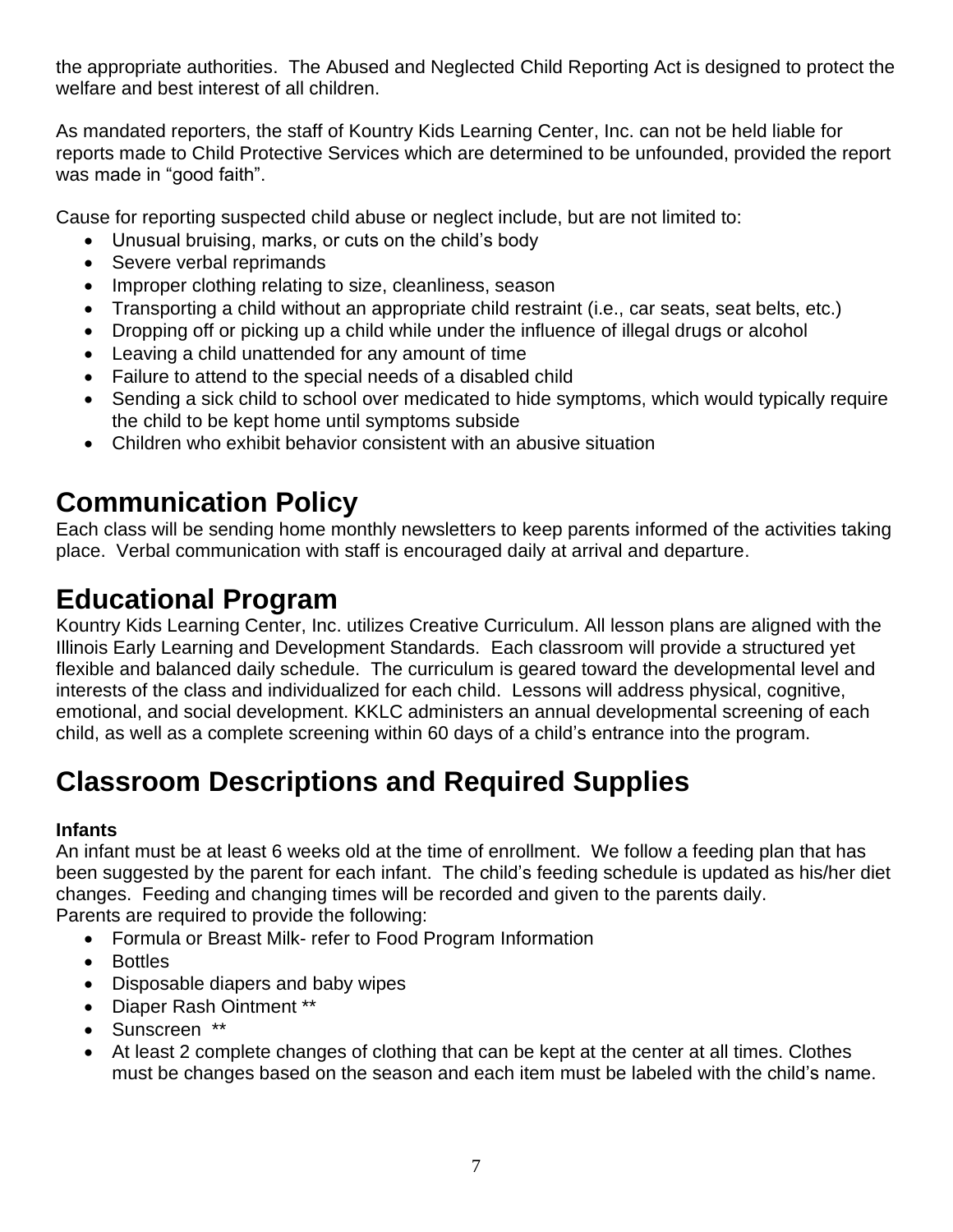#### **Toddlers**

Toddlers consist of children approximately 12 to 15 months through 23 months.

Parents are required to provide the following:

- Disposable diapers and baby wipes
- Diaper Rash Ointment \*\*
- Sunscreen \*\*
- At least 2 complete changes of clothing that can be kept at the center at all times. Clothes must be changes based on the season and each item must be labeled with the child's name.

#### **Twos**

Twos consist of children approximately 24 months through 35 months. Parents are required to provide the following:

- Disposable diapers until potty trained
- Wipes until potty trained
- At least 2 complete changes of clothing that can be kept at the center at all times. Clothes must be changes based on the season and each item must be labeled with the child's name.
- Sunscreen \*\*

#### **Pre-K**

Pre-K students consist of children 3 years through 5 years (or until they attend kindergarten). Parents are required to provide the following:

- At least 1 complete change of clothing that can be kept at the center at all times. Clothes must be changes based on the season and each item must be labeled with the child's name.
- Sunscreen \*\*

\*\* DCFS requires that parents sign a permission slip before the center may apply any topical ointment.

#### **Meals and Snacks**

Kountry Kids Learning Center provides all children breakfast, lunch and afternoon snack each day. All meals/snacks meet and exceed the guidelines set forth by DCFS and the federal USDA Child and Adult Food Program. The food served to the children periodically includes foods representative of a variety of cultures. Alternate provisions can be made between the administration and parent to ensure a child's allergy and/or special nutritional needs are met. We welcome families to bring snacks/treats for special occasions. Any food that is brought into the program to be shared among the children must be commercially prepared OR prepared in a kitchen that is inspected by local health officials. Monthly menus will be posted on the center's website, on the parent information board and in each classroom. If you would like a copy of the monthly menu stop by the office and we would be more than happy to provide you with a copy.

#### <span id="page-7-0"></span>**Absence**

Parents are required to inform the center by 9:00am if a child will not be at the center on a scheduled day. This will enable the center to more effectively maintain appropriate ratios and help the classroom teacher effectively plan for the day. If no notice is given by 9:00am or 1 hour after the scheduled arrival time, whichever is later, it will be assumed that your child will be absent for the day. If you bring your child after such stated time your child may not be allowed to stay for the day due to staff to child ratios. If you are going to be late, call the center. No refund will be given for absenteeism.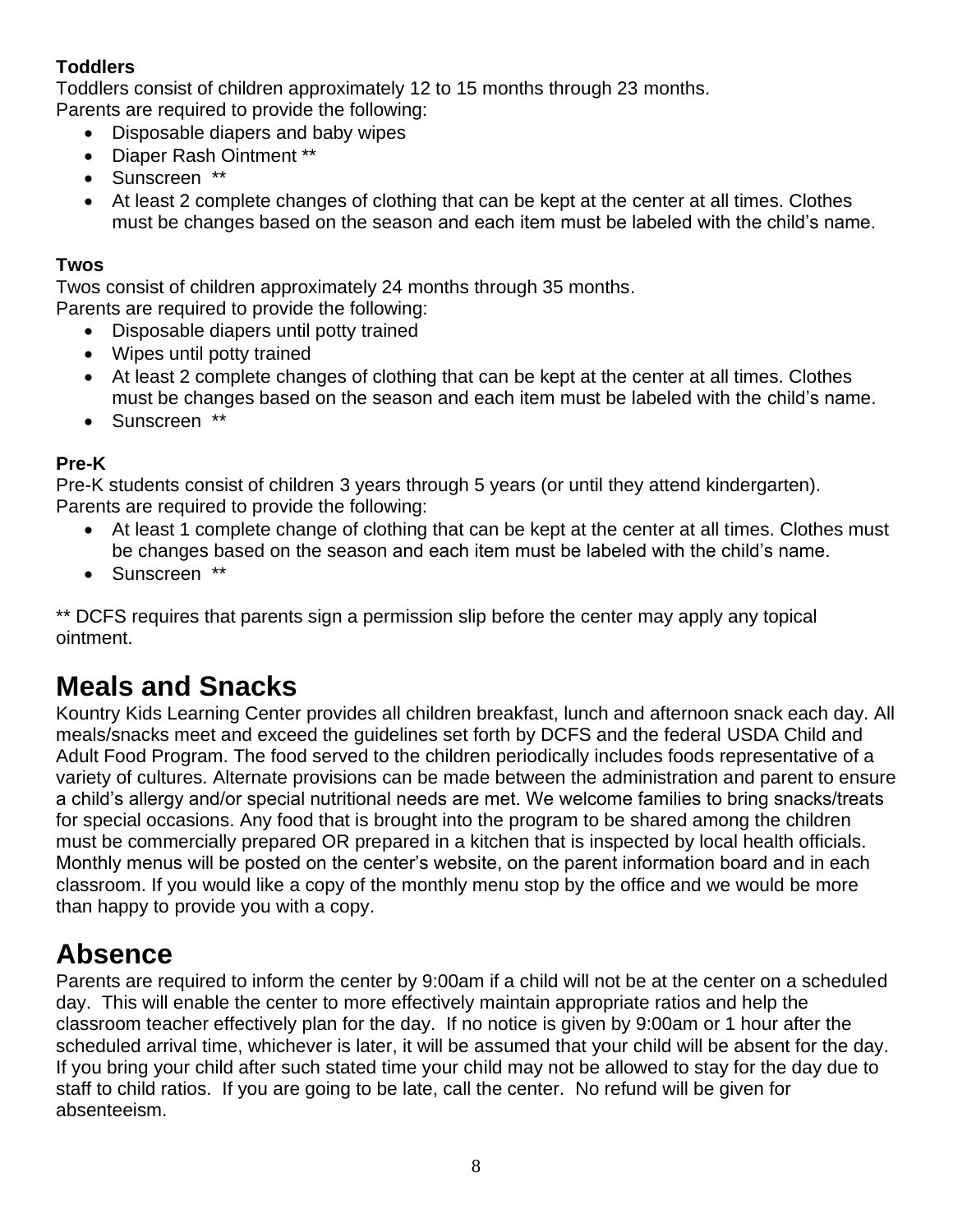**Illness-**If your child is ill, we request that you notify the center administration of the absence, as well as the nature of the illness. This enables our staff to keep track of any illnesses that may occur at our center. If your child has a communicable disease, we ask that you share the diagnosis with the center administration, so that the parents of the children in the school may be notified that a communicable disease is present. Only the communicable disease information will be shared. Kountry Kids Learning Center will take all measures necessary to protect your child's confidentiality. Parents are not required to disclose this information by law, and your continued enrollment will not be based whatsoever on your decision to share the reason for your child's absence from school. Symptoms which exclude the child from daycare or will lead to a child being sent home from the daycare are as follows:

- A child with a fever of 101 degrees F or higher may be sent home at anytime upon administration discretion
- A child with diarrhea and/or a rash combined with a fever of 101 degrees F or higher child may not return until free of all symptoms for 24 hours.
- Illness which prevents the child from comfortably participating in program activities.
- Illness which calls for greater care than the staff can provide without compromising the health and safety of the other children.
- Unusual lethargy, irritability, persistent crying, difficulty breathing or other signs of possible severe illness.
- Vomiting 2 or more times in the previous 24 hours. Child may not return until 24 hours after the last episode of vomiting.
- Mouth sores associated with the child's inability to control his or her saliva, until the child's doctor states that the child is non-infectious.
- Purulent conjunctivitis (pink eye), cannot return until 24 hours after treatment was started.
- Strep Throat, cannot return until 24 hours after treatment was started.
- Impetigo, cannot return until 24 hours after treatment was started.
- Head lice and or scabies, cannot return until the child is completely free of live lice, eggs or nits.
- Chicken Pox, cannot return until at least 6 days after the onset of the rash (need to be scabbed).
- Whooping cough, cannot return until 5 days of antibiotics received.
- Mumps, cannot return until 9 days after on set on parotid gland swelling.
- Measles, cannot return until 4 days after the disappearance of the rash.
- Other symptoms not mentioned may require your child to be sent home.

In any case that one of the above-mentioned conditions presents itself during the day, you will be notified by phone and will be asked to pick your child up from the center and will need to do so within one hour of being notified. Children will be cared for and kept comfortable in the office separate from the other children until they are picked up. The ill child MUST be symptom, fever, vomit, diarrhea free 24 hours (without fever reducing medication) to return to care. Payment will still be required in full for any time missed due to illness or injury.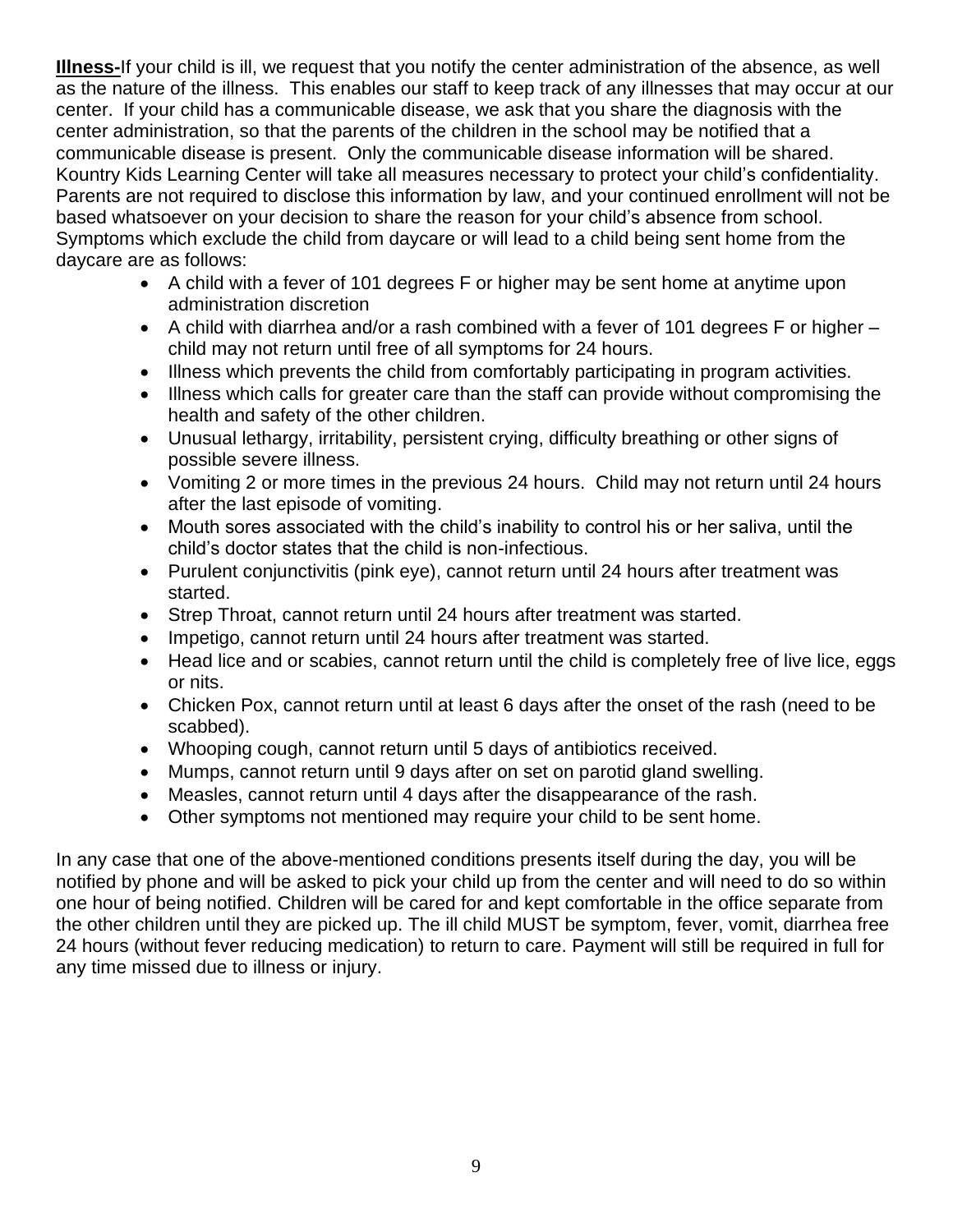#### <span id="page-9-0"></span>**Incident/Accident Policy**

Should your child be involved in an incident/accident during the school day, a staff member will complete an Incident/Accident Report. The Incident/Accident Report will be kept in the classroom.

If a child needs emergency care due to an accident or illness, the parents will be contacted immediately. If the parent is unable to be reached the emergency contact listed on the registration form will be contacted.

Parents or authorized person are required to sign an Incident/Accident Report from that day at pickup. A copy of the report will be given to the parent or authorized adult. A copy will be kept on file at the center. The classroom teacher will be able to briefly discuss the matter with the parent/authorized adult at pick-up. However, should you feel it necessary to have an in-depth discussion or meeting, it is most appropriate to schedule the meeting for a later date because the teacher is responsible for supervising the remaining children in the classroom. A telephone conference may be scheduled for later in the day or for the next day at nap/rest time if the parent(s) is unable to meet at the center during the day.

Kountry Kids Learning Center, Inc. carries appropriate liability insurance for secondary purposes.

## <span id="page-9-1"></span>**Emergency Policy**

In the event of an emergency the following actions will be taken.

- 1) Emergency care will be initiated and
- 2) Parent/Guardian will be immediately notified
- 3) In the event that a parent/guardian is unavailable, we will contact the emergency contact listed in the child's file.
- 4) If emergency medical treatment is required, a child will be immediately transported (by ambulance or center administration) to the hospital/medical center of choice indicated on the child's Consent to Daycare Provider form located in the child's file.
	- KKLC maintains current contact information for each child's primary care provider and emergency care agency. Please inform the office immediately if any of the providers change.

## **Medication Policy**

**Prescription medications** can only be administered to the child whose name appears on the label and dosage as outlined on the label and in the original container. All medication is administered by administration only. Parent must fill out a medication authorization form and turn the form and medication into the office. Administration will compare parental instructions in the medication authorization form to assure instructions are consistent with medication label and/or doctor's note. Any expired medication will not be administered. All medication will be properly stored in a locked box/refrigerator in the administrative offices. If the medication requires refrigeration, please let administration know so it can be stored properly. KKLC does not administer the initial dosage of medication (except with physician's written permission for life-threatening situations). Administration will document the name of the medication, the amount, time given and the name of person administering the medication.

**Medication delivered by a device** must be turned into the office with written instructions on indications for use. Parents/Physician must provide information in regard to signs and symptoms the medication administration is required. It is necessary that the parent demonstrate proper administration of the device and any special care the child requires after medication is administered. Parent and administration will document and sign documentation that proper demonstration and care was provided. Medication delivered by a device will only be administered by individual(s) properly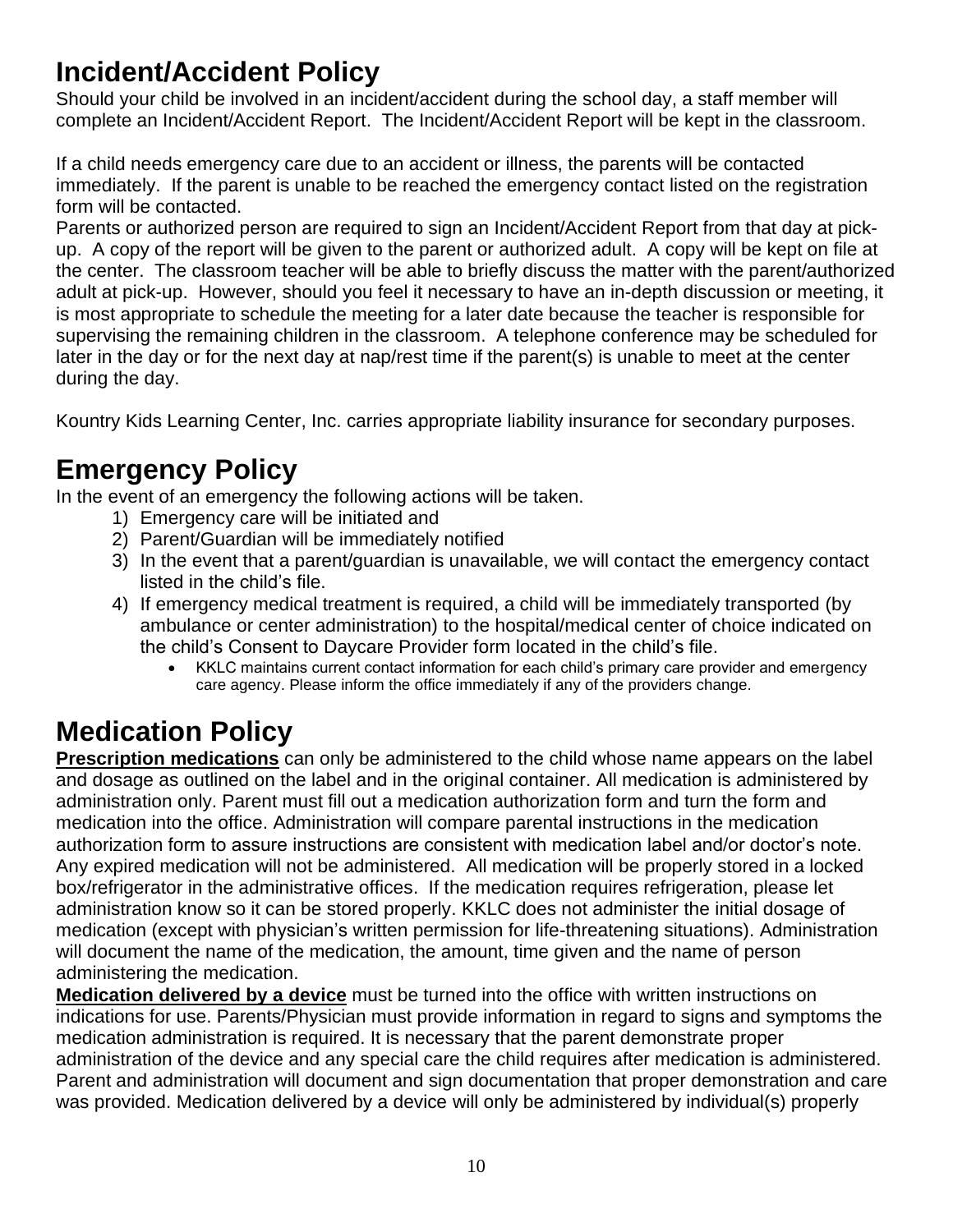trained. If a medication is prescribed long term, administration of the medication will be provided annually and/or with staffing or device changes.

**Over the Counter medications** must be brought to the center in the manufacturer's packaging, labeled with the child's name, and a medication form filled out. Dosage must coincide with the manufacturer's recommended dosage or documentation from the physician. If the manufacturer states that a physician must be consulted for the age of your child, the center must have documentation on file regarding the dosage to be given from the child's physician.

## **Field Trips/Off Premises Trips**

KKLC has the opportunity to take children on field trips away from the center. Parent permission for field trips is signed at the time of enrollment. Each trip will not constitute individual permission slips. In each case, the parents will be notified in advance by way of flyer posted to your child's cubby, announcement on your child's classroom sign in/out clipboard, in a newsletter and/or via email. If you wish for your child to NOT attend the mentioned field trip, you must notify the KKLC office at least one day before the trip so that arrangements can be made. If you chose for your child not to attend a scheduled field trip, YOU are required to make alternative arrangements for your child. KKLC will not have an alternative option for supervision of your child. Parents are always welcome and encouraged to attend field trips. KKLC Summer Camp program goes on trips regularly scheduled trips throughout the summer months. Parents are notified of these trips. On occasion, Kountry Kids Learning Center staff may take children to the local park located 1 block away. These trips may be taken without a permission slip or notice.

#### **Parent/Guardian/Grandparent Participation**

We invite parents and grandparents to participate in all aspects of the program. They are open to visit the center at any time and are encouraged to interact in all areas of a child's day at the center. We hold parent/teacher conferences twice per year. Classrooms provide daily reports for each child. Our web site is updated frequently, www.kountrykidslearningcenter.com, on upcoming events and fundraising. We send out Facebook alerts, text messages and e-mails.

Classroom art is sent home along with photos and crafts. Adult family members (i.e., parents, grandparents, aunts, uncles, cousins etc.) are invited to attend field trips, parties, daily classroom activities and special center-wide events.

## **Parent/Teacher Conferences**

KKLC provides two opportunities per year for parents and teachers to meet to discuss a child's development and classroom experiences. Parents will be notified, and a sign-up sheet will be posted for parents to choose the best time that fits their individual schedule. If any of the times and/or days allotted for conferences do not work for the family, parents may speak to the classroom teachers to find a date to fit both of their schedules. Conferences with the teachers and/or director can be requested any time per year and a time will be scheduled to accommodate the schedules of all parties involved.

At Kountry Kids Learning Center, we strongly believe that the parents/guardians are their child's first teachers. It is essential for strong communication and a collaborative relationship between home and school. KKLC staff and administration solicit information from parents regarding family child rearing and cultural practices. We encourage parents to voice any questions, comments, or concerns for continuous program improvement.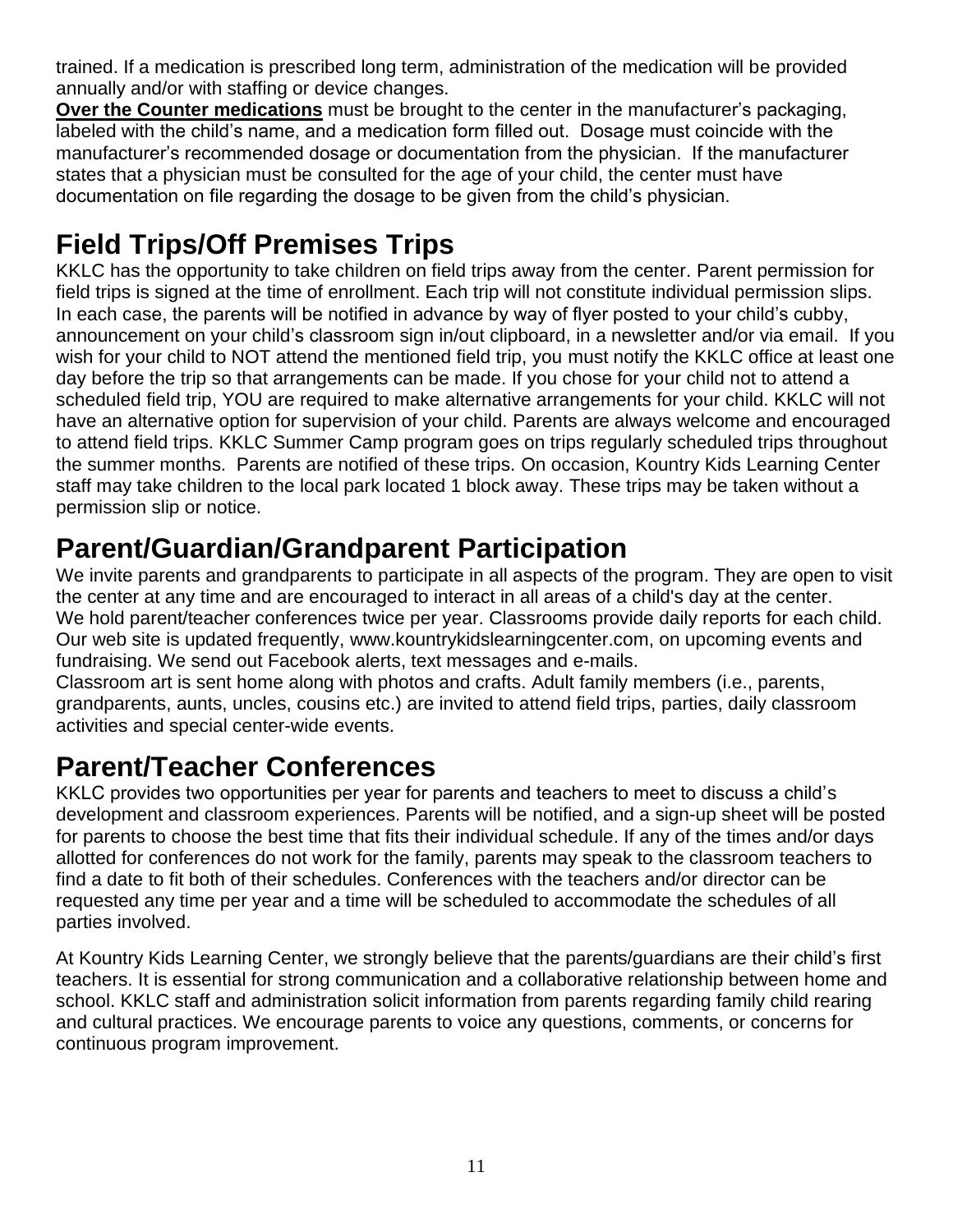## **Child Transitions**

Kountry Kids Learning Center strives to make each child's transition to a new classroom as smooth as possible. Approximately one month before a child transition, the child's teacher(s) and the center director will begin having conversations with the child's parent/guardian regarding the approaching transition. If all parties involved agree that this transition is in the best interest of the child, the director will then send a transition letter to the child's parent/guardian. The letter outlines the classroom in which the child will be moving to, the new teachers & their typical weekly schedule, a plan of transition visits in the new class and the official first day that the child will be permanently in their new class. Along with the transition letter will be a child information form to give the teachers in the child's new room updated and specific information regarding the child.

#### **Complaint Procedure**

If for any reason a family has a concern about any issue that may arise, they are encouraged to contact Stephanie Neuman (Owner/Director) or Kris Neuman (Owner). We take all input very seriously. We will thoroughly investigate and do what we can to clear up any issues for all parties involved.

#### <span id="page-11-0"></span>**Personal Belongings Policy**

The center will provide all games, toys, books, etc. necessary for each child. Children are not permitted to bring their personal toys to the center due to the risk of damage, sharing issues, and loss. Parents are responsible for enforcing this policy with their children.

Children may bring one non-musical soft toy or stuffed animal that can be used for nap time only. Please mark these items with the child's name. Kountry Kids Learning Center reserved the right to deny any personal belongings for any reason.

## <span id="page-11-1"></span>**Release of Personal Information/Confidentiality Policy**

Kountry Kids Learning Center will treat the personal information of each child and family as private information. Personal information will not be shared with other children, parents, or families. Each child's personal information will only be available to the necessary staff that are in direct contact with your child(ren), police and DCFS (upon request).

## <span id="page-11-2"></span>**Guidance and Discipline Policy**

Appropriate behavior is built upon mutual trust between the children and their teacher and/or caregiver. This does not happen overnight ad requires effort from both teacher and child. It also requires support from parents. We are partners in this process and as partners we have a responsibility to each other. We do our very best and we know that we can count on your support in this endeavor.

Discipline means teaching and training and is the key to the way children behave. Discipline is an ongoing process. It begins early in a child's life. It involves changes as a child matures and continues until the child is an adult. It then goes on as self discipline. Guidance by our caregivers helps children to develop self control; respect the rights of others; express their emotions appropriately; build self esteem; become self reliant and develop organizational skills.

At times children misbehave because they are tired, hungry, or sick. They may also misbehave because they were never clearly told that a certain behavior was not appropriate. However, many times children misbehave because they are angry, jealous, afraid, or have hurt feelings.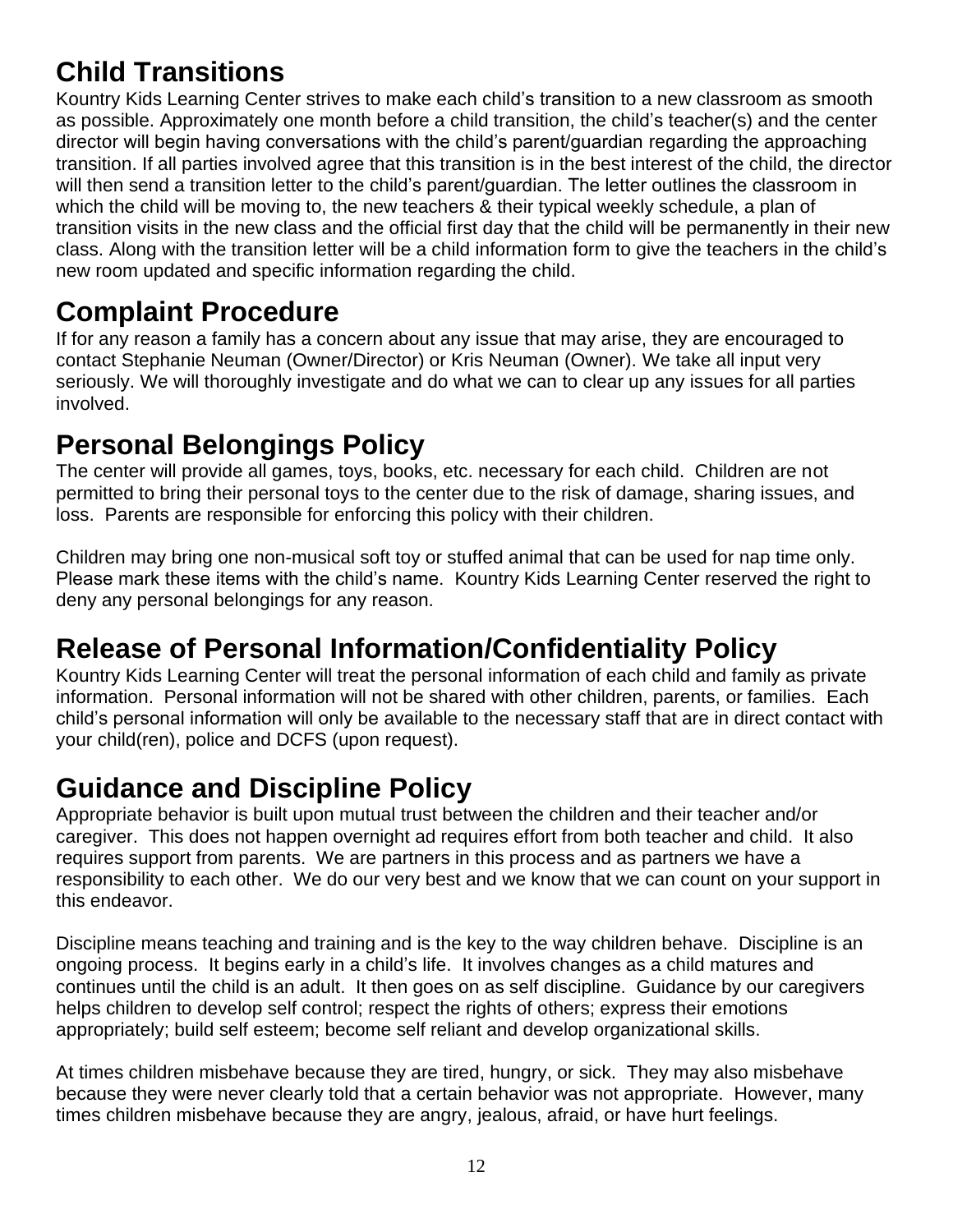Understanding the cause of a child's misbehavior can help us choose an effective method of changing the inappropriate behavior.

The goals of good discipline and guidance are the following:

- To encourage appropriate behavior
- To help prevent problems from arising as the child matures
- To instill a lifelong sense of self discipline

At Kountry Kids Learning Center, Inc. we feel that appropriate behavior can be developed through these basic steps:

- 1. We set realistic limits necessary for the child's safety and well being that are developmentally appropriate.
- 2. We inform the children of our expectations. Each child will understand the limits beyond which he/she will not be allowed to go. He/She must also realize that there will be consequences to their actions. We promote independence by allowing the children to share in setting limits and rules where possible.
- 3. We encourage (depending on the child's age) the child to talk about their feelings instead of misbehaving.
- 4. We divert attention and/or remove the child from the area of conflict, when possible, to a more acceptable behavior or activity. Often, telling the child "No", in a calm voice, when appropriate can also be effective.
- 5. We may use the Time-Out method to give the child a time to cool off. Removal from the group to help the child gain control shall not exceed one minute per year of age. When using this method, the child will be told how long it will be. The child will also be in a safe place. The child may observe the group at this time, but not participate. If it is concluded that the child cannot remain in the group, he/she may be removed to the director's office for further consult.
- 6. We provide encouragement when a child fails and value these mistakes as learning opportunities.
- 7. Children shall not be disciplined for toilet accidents.
- 8. We are consistent. Children will test us to see if we are.
- 9. We enforce the limits that we have established in a firm but fair manner. However, we will patiently remind the children of the rules as needed.
- 10.We strive to be good role models by setting good examples as the adults who care for them.
- 11.We will not use physical punishment of any kind.

Effective discipline is a positive process. We make every effort to understand your child's needs. We reward positive behavior through the use of praise, smiles, hugs, and "Thank You". We use material rewards sparingly.

We discourage misbehavior firmly, fairly, and consistently. We adapt our methods of discipline and guidance as your child grows and matures. It is our responsibility to see that every child has an atmosphere in which they can learn and grow to the best of their ability. Whatever your child's age, love and understanding are the keys to more appropriate behavior and the steps to personal success. \*A child who, after several attempts have been made to meet the child's needs, continues to demonstrate the inability to benefit from the program offered, or whose presence is detrimental to the group shall be discharged from the center.